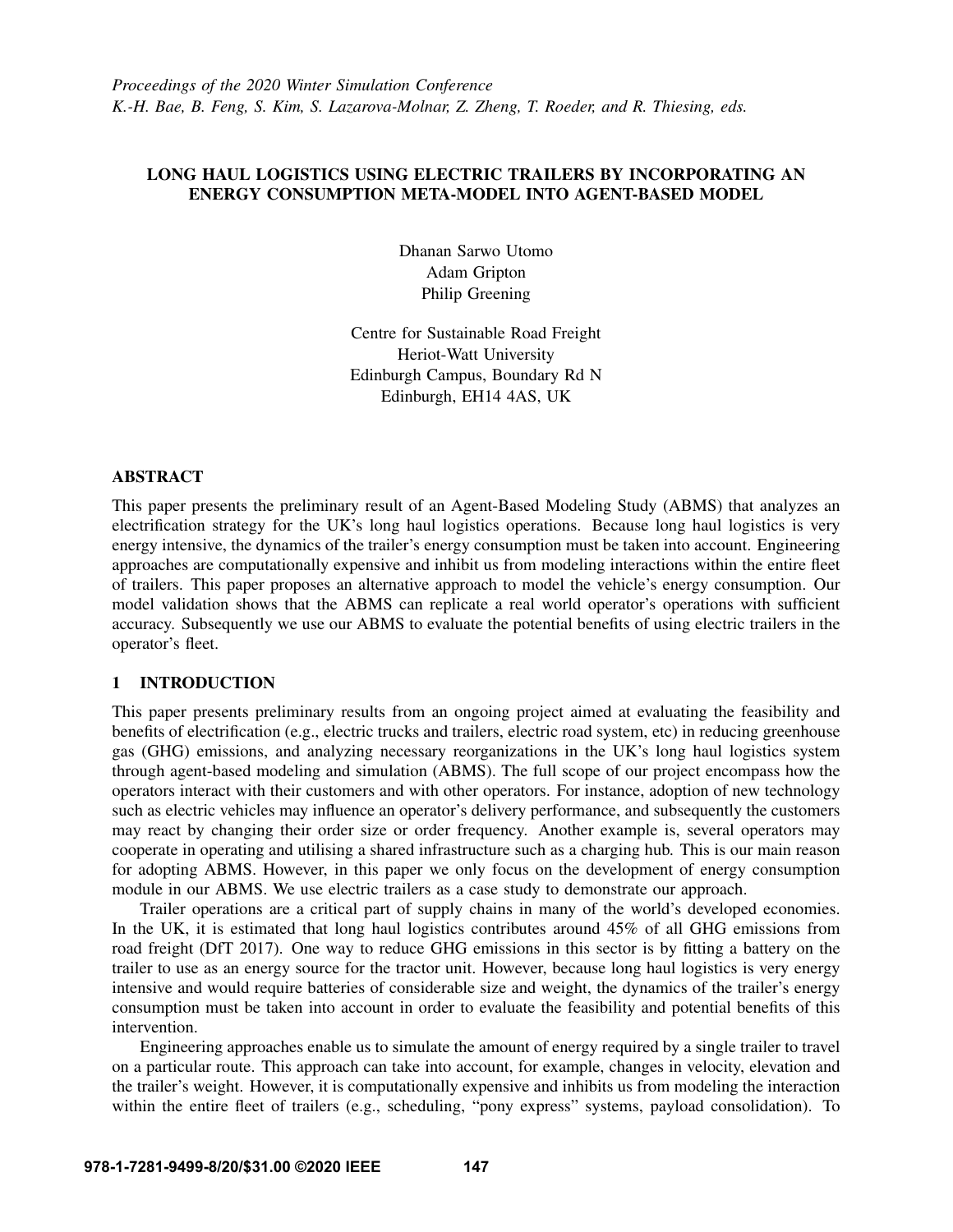overcome this barrier, innovation in energy consumption modeling is required. Hence, our objectives in this paper are:

- To propose a suitable approach for modelling representative energy consumption int an ABMS. We do this by developing a meta-model based on [Goeke and Schneider \(2015\)](#page-10-1) to estimate the energy consumed by the tractor unit and the trailer per km.
- To evaluate the benefits of electric trailers for long haul logistics operations. This is done by incorporating the meta-model into an ABMS that represents the operations of a UK trailer operator.

# 2 LITERATURE REVIEW

We begin this section by discussing the roles of ABMS in studies relevant to long haul logistics. Subsequently, we review the applications of ABMS in studies about electric vehicle (EV) implementation, and highlight the importance of a representative energy consumption model.

# 2.1 Application of ABMS in Long Haul Logistics Studies

[Crainic et al. \(2018\)](#page-10-2) illustrate that up to 46 % of the simulation studies focus on road transportation. The rest of the studies are split into multi-modal and inter-modal freight transportation. Furthermore, 30% of the total set of selected studies focus on studying road freight transportation in urban settings [\(Crainic et al.](#page-10-2) [2018\)](#page-10-2). Only 5% of the total studies consider road freight transportation at a national or regional level (long haul logistics).

ABMS is one of the simulation methodologies that is considered suitable to model complex interactions within a logistics system [\(Roorda et al. 2010\)](#page-11-0). These interactions involve many strategic, tactical and operational decisions that should be made by diverse firms to meet consumer needs. The benefits of ABMS are reflected in a review by [Crainic et al. \(2018\)](#page-10-2) as 47% of the selected studies employed ABMS. Indeed there are also ABMS studies that are relevant to long haul logistics, i.e., [Baindur and Viegas \(2011\),](#page-10-3) [Burgholzer et al. \(2013\),](#page-10-4) [Holmgren et al. \(2012\),](#page-10-5) [Joubert et al. \(2010\),](#page-10-6) [Liedtke \(2009\),](#page-10-7) [Samimi et al.](#page-11-1) [\(2010\),](#page-11-1) and [Sirikijpanichkul et al. \(2007\).](#page-11-2) However, with the exception of a study described in [Holmgren](#page-10-5) [et al. \(2012\)](#page-10-5) all other ABMS of long haul logistics do not incorporate hybrid or EVs. Moreover, the discussion on how to model EVs within an ABMS is also considerably brief in [Holmgren et al. \(2012\).](#page-10-5) This study will make a significant contribution to the extant knowledge concerned with the decarbonisation of long haul road freight and in particular the electrification strategies for road freight

### 2.2 Application of ABMS in Studies of EV Implementation

ABMS has been widely applied to study EVs, especially in analyzing: (i) the adoption process (market penetration) for EVs [\(Brown 2013;](#page-10-8) [Eppstein et al. 2011;](#page-10-9) [Shafiei et al. 2012;](#page-11-3) [Querini and Benetto 2014\)](#page-11-4); and (ii) to analyze how EVs interact with broader energy systems [\(Lindgren and Lund 2015;](#page-11-5) [Olivella-Rosell](#page-11-6) [et al. 2015;](#page-11-6) [Tang et al. 2017\)](#page-11-7). However, [Utomo et al. \(2019\)](#page-11-8) noted that until recently ABMS is mainly used to model passenger EVs. Modeling commercial EVs using ABMS might be more challenging, because a firm also needs to consider strategies for payload allocation, payload consolidation and vehicle routing [\(van Duin et al. 2012\)](#page-11-9).

The previous studies generally accounted for the energy consumed by the vehicle as a constant number, such as the maximum range of the vehicle [\(Brown 2013;](#page-10-8) [Eppstein et al. 2011\)](#page-10-9) or the average energy consumption per distance (or time) [\(Lindgren and Lund 2015;](#page-11-5) [Shafiei et al. 2012\)](#page-11-3). However, in reality, energy consumption is not a linear function of traveled distance or time, but also influenced by speed, gradients and payload [\(Goeke and Schneider 2015\)](#page-10-1). Nowadays, the field of vehicle routing has started to incorporate more realistic energy consumption models (Bektas and Laporte 2011). Hence, the use of a representative energy consumption model is also important when modeling a logistic system using ABMS.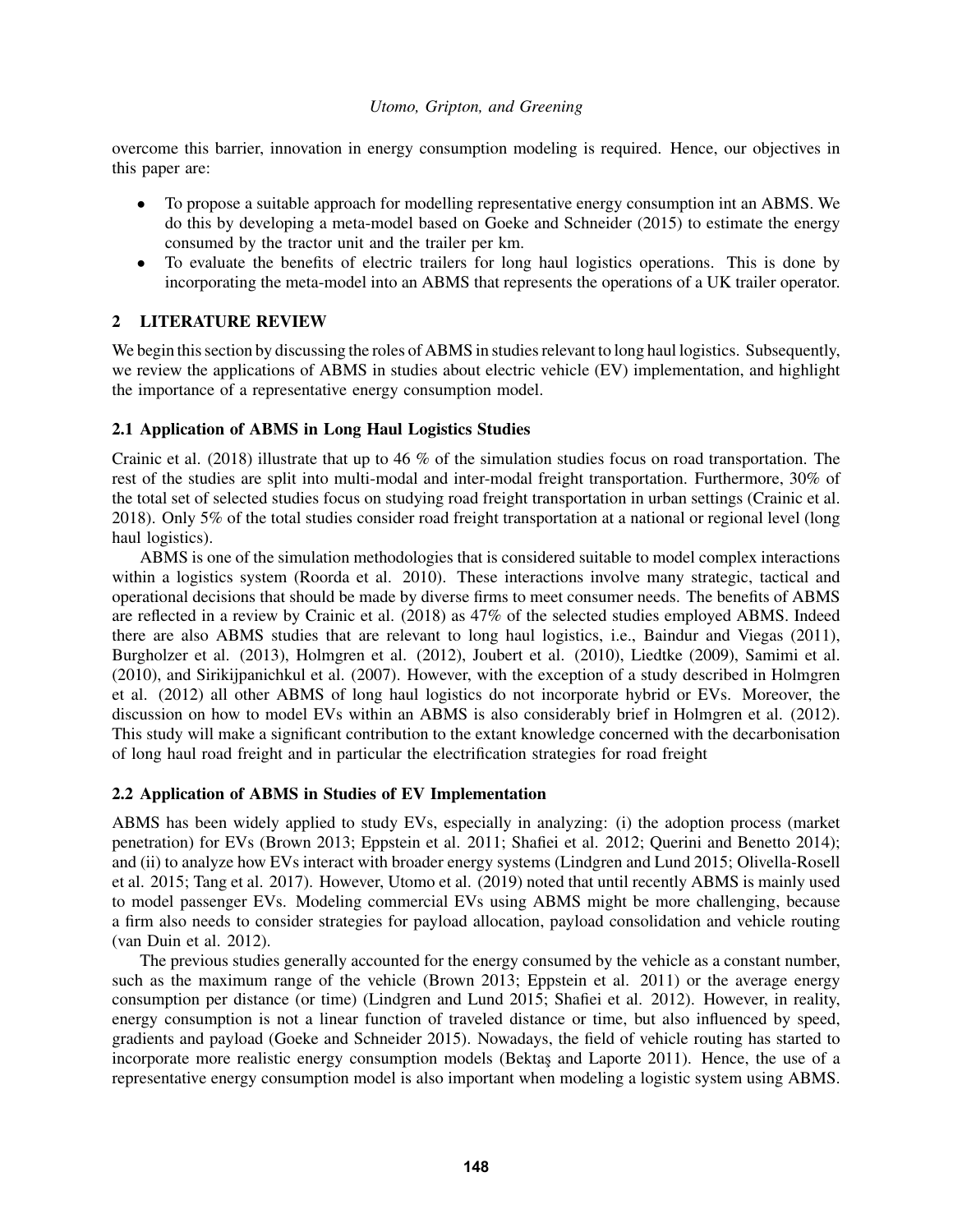Engineering models of the vehicle energy consumption are plentiful [\(Madhusudhanan and Na 2020\)](#page-11-10) and have been parametrized and validated using empirical data. These models usually track the energy consumed by a single vehicle by time interval. This kind of approach is not suitable for ABMS that attempt to model the interactions within a fleet of vehicles, as it significantly increases the time required to run the simulation. Hence innovative approaches to incorporate a more representative model of energy consumption into ABMS of logistics systems are required.

The novelties of this study are: (i) we propose an approach to incorporate a more representative energy consumption into an ABMS, without significantly increasing the time to run the simulation; (ii) we demonstrate this approach using a case study of the implementation of EVs (electric trailers) in long haul logistics.

### <span id="page-2-0"></span>3 METHODOLOGY

We begin the modeling process by analyzing three separate data sets, provided by one of the UK's largest HGV operators (referred to hereafter as the *target operator*), each describes pickup and delivery operations. These data sets are:

- Order and route data from 2016: It describes pickup and delivery locations, payload volume and weight. No information regarding the type of the payload (i.e., whether it is ambient, cold or frozen), which vehicle being used, the distribution center from which the vehicle was dispatched, or energy consumption.
- Controller Area Network (CAN bus) data from 2018: It describes the location of each stop, the movement of each vehicle and energy consumption. No information on payload, or whether the vehicle is picking or delivering.
- Order and route data from 2018: It describes the pickup and delivery locations, the payload's volume and type, which vehicle being used and the distribution center from which the vehicle was dispatched. No information regarding the payload weight and energy consumption.

Issues such as changes in information systems, changes in data protection policy and changes in organizational structure prevented us from acquiring a single unified data set.

### 3.1 Developing Base ABMS of HGV Operations

[Figure 1](#page-3-0) describes in general the processes within our ABMS. We define three types of agents in our ABMS, namely: (i) the customer agent (5,535 agents), whose role is to generate pickup, delivery or both pickup and delivery orders to be placed with the distribution center agents; (ii) the distribution center (DC) agent (7 agents) whose role is to allocate the payload and route to the vehicles; and (iii) the vehicle agent (1,166 agents, we assume the tractor unit and the trailer as one entity and each is attached to one distribution center agent) who carry out the pickup and delivery operations.

We use AnyLogic $\mathbb{\overline{B}}$  version 8.3 to develop our ABMS and it is implemented with 30 minute time intervals. The position of all agents is initiated based on real data and are projected to a GIS layer obtained from OpenStreetMap [\(OpenStreetMap. 2019\)](#page-11-11) in which the road network data is obtained from Geofabrik GmbH [\(Geofabrik. 2019\)](#page-10-11).

Each day in the simulation starts by randomly generating the number of orders to each DC agent using Poisson distributions with parameters in accordance with daily order statistics from the target operator's data ( $\lambda_1 = 102.62$ ;  $\lambda_2 = 20.63$ ;  $\lambda_3 = 54.86$ ;  $\lambda_4 = 2.49$ ;  $\lambda_5 = 254.94$ ;  $\lambda_6 = 39.10$ ;  $\lambda_7 = 16.78$ ). Each of these orders is then randomly assigned to a pair of customer agents (using an empirical distribution), one customer serves as a pickup location and the other serves as delivery location. Based on empirical data, not all customer agent pairs can be selected by a DC agent. Later on we group pairs that contain the same location into a journey, so that a journey may consists of multiple pickups or multiple drops.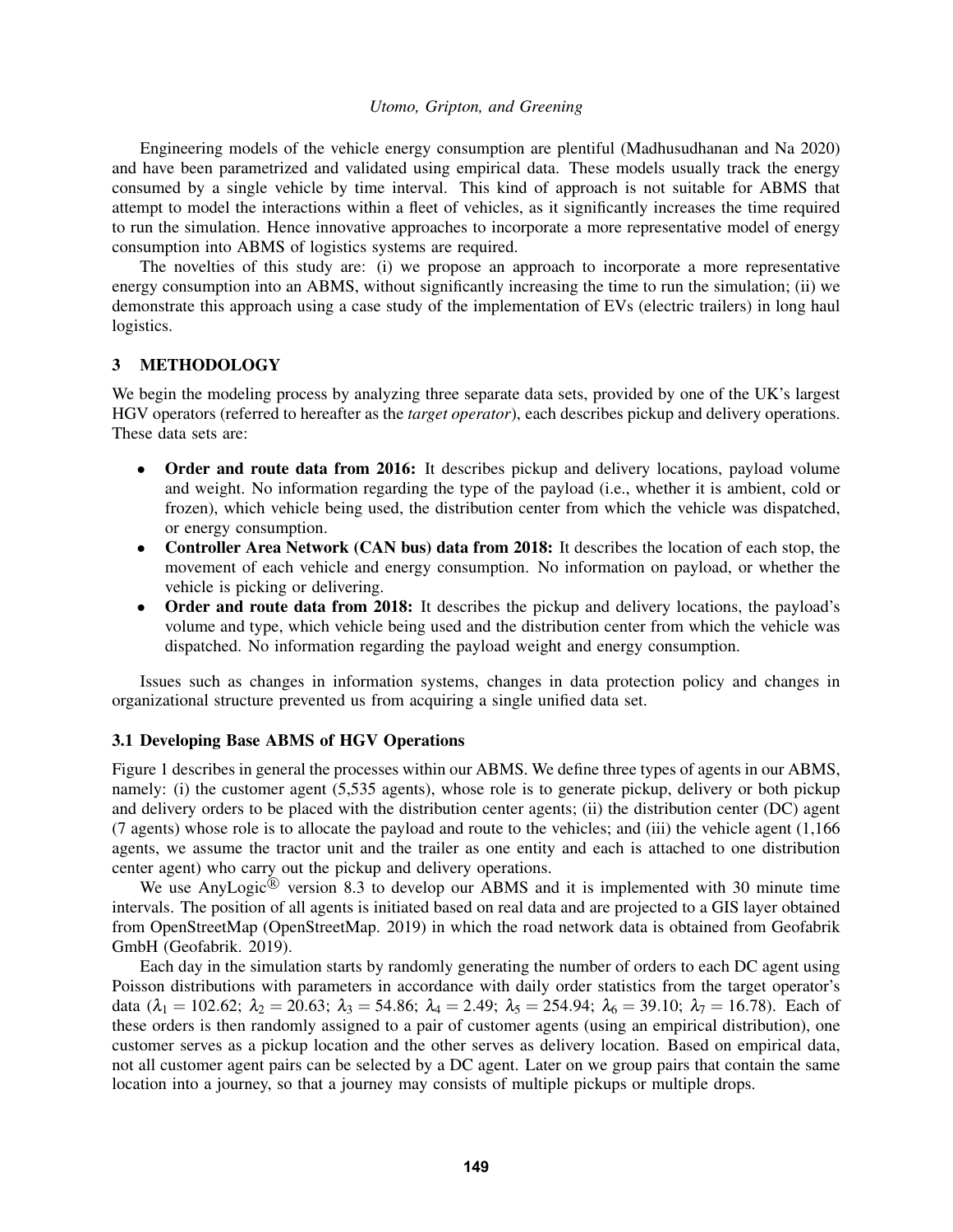

<span id="page-3-0"></span>Figure 1: General description of the ABMS.

The next step is to determine the type of the payload in every order. Each order can be of ambient, cold or frozen payload type. The proportion of the type of orders received by each DC agent is heterogeneous as explained in [Table 1.](#page-3-1)

| <b>DC</b>      | <b>Ambient</b> | Cold  | Frozen |
|----------------|----------------|-------|--------|
|                | 3%             | 68%   | 29%    |
| $\overline{2}$ | 13%            | 87%   | $0\%$  |
| 3              | 22%            | 72%   | 6%     |
| $\overline{4}$ | 0.1%           | 99.7% | 0.2%   |
|                | 100%           | $0\%$ | $0\%$  |
| 6              | 3%             | 97%   | $0\%$  |
| $\mathbf{r}$   | $0\%$          | 100%  | $0\%$  |

<span id="page-3-1"></span>Table 1: Proportion of the type of order received by DC agent.

The target operator never mixes the payload, hence the next step is to determine the number of pallets in each order by sampling a normal distribution with parameters ( $\mu$  = 6.56;  $\sigma^2$  = 15.54) if the payload is ambient, ( $\mu = 5.46$ ;  $\sigma^2 = 6.33$ ) if the payload is cold, and ( $\mu = 5.23$ ;  $\sigma^2 = 19.23$ ) if the payload is frozen.

The next step is to group the orders into several vehicle journeys. In reality, this process is done using commercial software. However, we do not know how exactly this commercial software works due to business confidentiality. Hence our ABMS relies on heuristics to obtain feasible solutions. This is because we are only aiming at establishing a system that resembles the target retailer's operations and not to propose a more efficient routing algorithm. The heuristics in our ABMS is based on the Nearest Neighbor heuristics, as explained by for example by [Balakrishnan \(1993\).](#page-10-12) Indeed, the target operator's order data includes delivery time windows. However, the amount of missing data is very high (more than 50%) and this data was not recorded in a consistent format. Therefore the delivery time window is neglected in this version of the model. And hence, the Nearest Neighbor heuristics is considered to be sufficient for this work.

Insight obtained from analyzing the target operator's order data shows that there are at least three types of vehicle journey: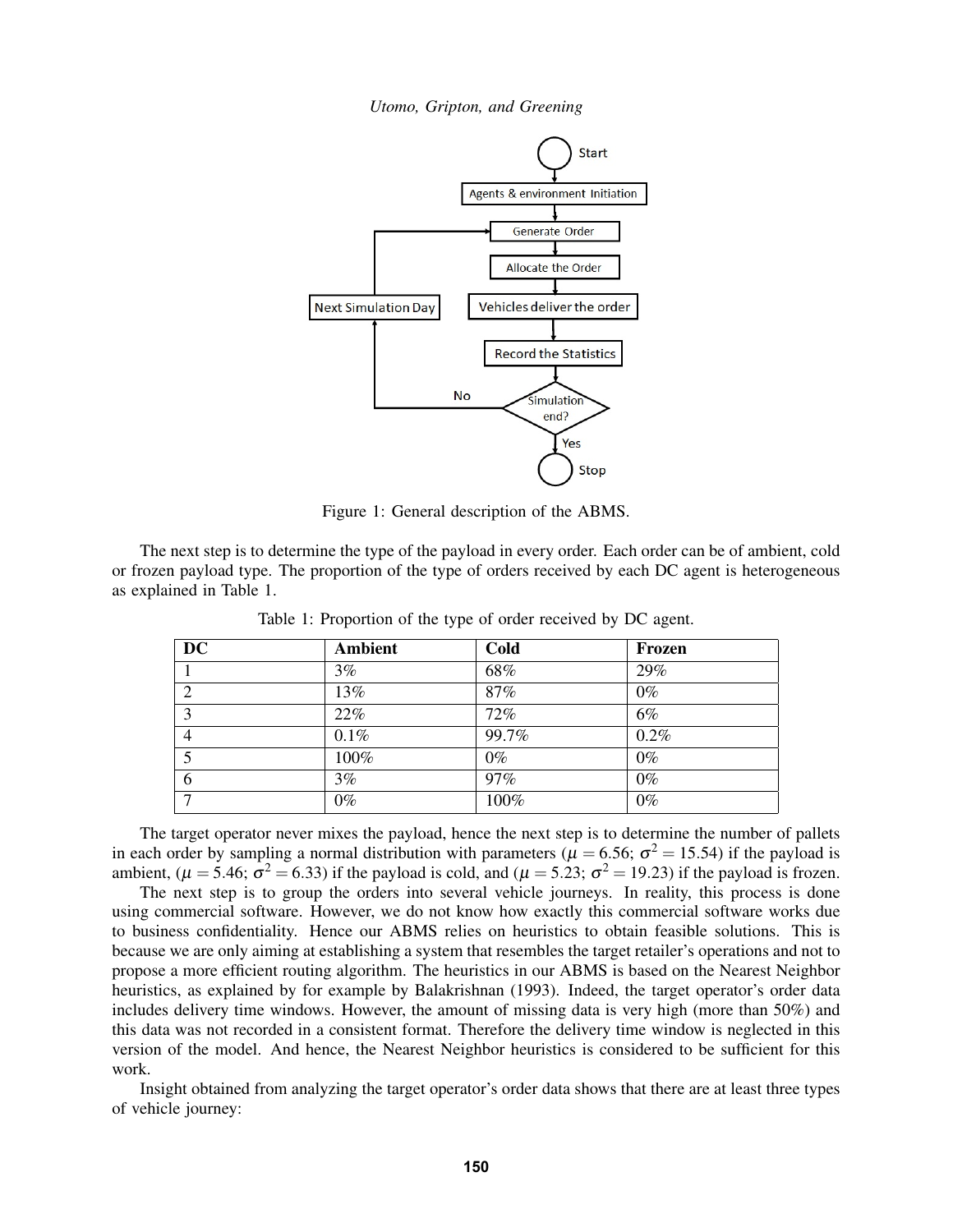- the vehicle collects payload from several pickup locations and then delivers it to one delivery location;
- the vehicle collects payload from one pickup location and then distributes it to several delivery locations; and
- the vehicle collects payload from one pickup location and delivers it to one delivery location.

Therefore the first step in constructing the vehicle journeys is to group orders that have the same pickup location or delivery locations. This is done by each DC agent.

For each group of orders a 'grand route' is constructed using the Nearest Neighbor Heuristics. A vehicle is dispatched to travel according this grand route until its capacity is full or all destinations have been visited. If one vehicle is inadequate to serve all destinations in one grand route, the next vehicle is dispatched. The vehicle journey allocation process is carried out until all groups of orders are served. [Figure 2](#page-4-0) describes this process. When a vehicle moves along an arc, its speed is assumed to be constant and randomly determined by sampling a normal distribution described in [Table 2.](#page-6-0) Subsequently, the arrival time of the vehicle to the target node is calculated using the selected speed value. The energy consumed by the vehicle along a particular arc is calculated by considering the speed and weight of the payload it carries using the meta-model described in [subsection 3.2.](#page-4-1) [Figure 3](#page-5-0) provides the screenshot of our running model.



<span id="page-4-0"></span>Figure 2: Process to allocate the payload to each vehicle.

### <span id="page-4-1"></span>3.2 Developing a Meta-model of Energy Consumption

This section discusses a process to develop an energy consumption model that will be incorporated into our ABMS. Energy consumption estimation is important in evaluating the benefits of electric trailers for the target operator. However, it may significantly increase the computational cost of the ABMS. Hence the criteria of our energy consumption model are:

- It must be relatively easy to integrate into our ABMS.
- the execution time must be relatively fast.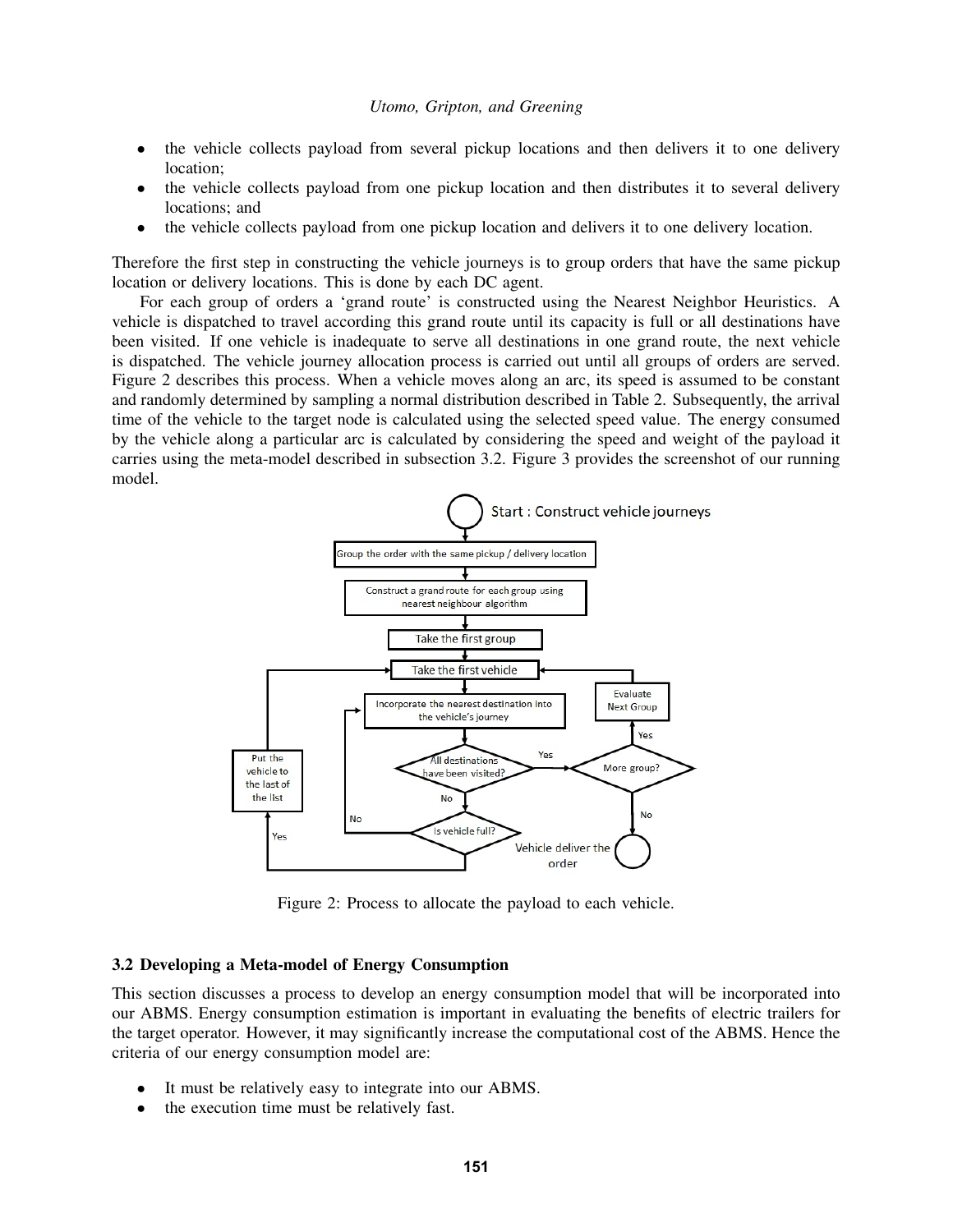

*Utomo, Gripton, and Greening*

<span id="page-5-0"></span>Figure 3: Screenshot of the running model.

• it can estimate the energy consumption based on several known factors (e.g. payload, distance, travel time) with sufficient accuracy.

We consider that an approach proposed by Vepsäläinen et al. (2019) can fulfill these criteria. The first phase of this approach is to develop a mathematical model of the power required to move the vehicle. The second phase is to run a Monte Carlo simulation with plausible range of parameters. And finally, to develop a statistical model from the Monte Carlo result.

For the mathematical modeling phase, we adopt a model proposed by [Goeke and Schneider \(2015\)](#page-10-1) to calculate the power  $(P_M)$  required by the vehicle per time interval to overcome rolling resistance  $(F_r)$ , aerodynamic resistance  $(F_a)$  and gravitational force  $(F_g)$ . In [\(1\)](#page-5-1) *m*, *a* and *v* denote the total vehicle mass, acceleration and velocity respectively.

<span id="page-5-1"></span>
$$
P_M = (m \ast a + F_r + F_a + F_g) \ast v \tag{1}
$$

The rolling resistance is formulated in [\(2\)](#page-5-2), in which *g* is the gravitational constant (9.81  $m/s^2$ ),  $c_r$  is the coefficient of rolling friction and  $\alpha$  is the gradient angle.

<span id="page-5-2"></span>
$$
F_r = c_r * m * g * cos(\alpha)
$$
 (2)

[\(3\)](#page-5-3) describes the aerodynamic resistance where  $c_d$  denotes the coefficient of aerodynamic drag,  $\rho$ denotes the air density and *A* is the frontal area of the vehicle.

<span id="page-5-3"></span>
$$
F_a = \frac{1}{2} \cdot c_d \cdot \rho \cdot A \cdot v^2 \tag{3}
$$

Finally the gravitational force is described in [\(4\)](#page-5-4).

<span id="page-5-4"></span>
$$
F_g = m * g * sin(\alpha) \tag{4}
$$

There are two application cases considered, i.e., diesel engines and electric engines.

**Diesel engine:** If the power is produced by diesel,  $P_M$  in [\(1\)](#page-5-1) can be translated into fuel consumption per time interval (FR) [\(Demir et al. 2012\)](#page-10-13) as described in [\(5\)](#page-6-1). Following [Goeke and Schneider](#page-10-1) [\(2015\)](#page-10-1) we assume FR to be 0 when the vehicle is driving downhill. In [\(5\)](#page-6-1),  $\xi$  represents the fuel to air mass ratio,  $\kappa$  represents the heating value of diesel fuel, and  $\psi$  is a constant to convert fuel rate from grams per second to liters per second, *k* is the friction factor of the engine, *N* is the engine speed, *D* is the engine displacement,  $\eta$  and  $\eta_{tf}$  are the efficiency of the diesel engine and the drive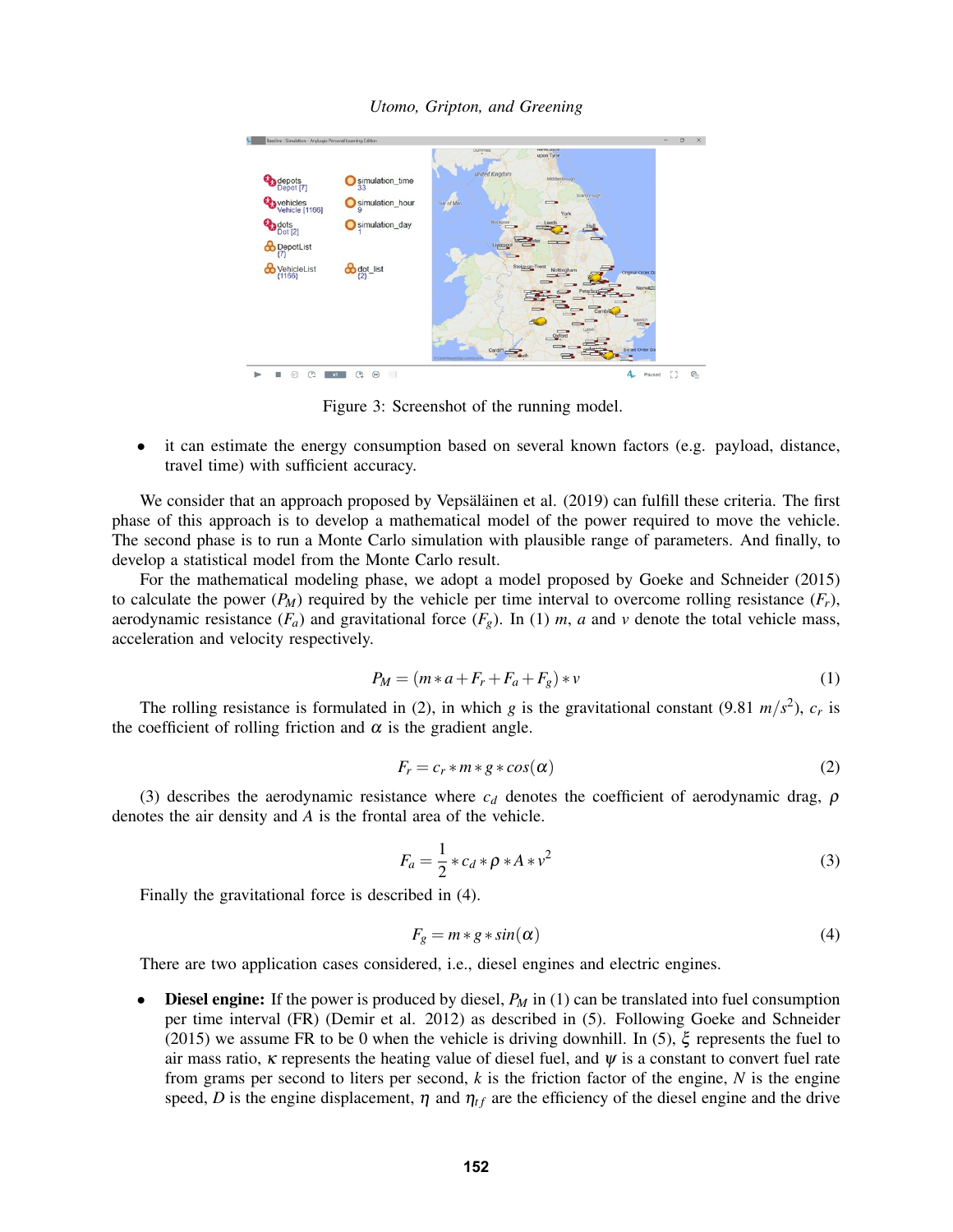train respectively.

<span id="page-6-1"></span>
$$
FR = max(\frac{\xi}{\kappa \psi}(kND + \frac{P_M}{\eta \eta_{tf}}), 0)
$$
\n(5)

Electric engine: If the power is produced by electric engine then we can calculate the power required from the battery  $(P_B)$  to achieve  $P_M$  per time interval using [\(6\)](#page-6-2), in which,  $\phi^d$  and  $\phi^d$  are the efficiency parameters for the engine and battery energy discharge.  $\phi^r$  and  $\phi^r$  are the efficiency parameters for the engine and battery energy generation (recuperation). These parameters are derived by [Goeke and Schneider \(2015\)](#page-10-1) from [Guzzella and Amstutz \(2005\)](#page-10-14) and [van Keulen et al.](#page-11-13) [\(2010\).](#page-11-13)

<span id="page-6-2"></span>
$$
P_B = \begin{cases} \phi^d * \phi^d * P_M, & \text{if } P_M \ge 0 \text{kW} \\ \phi^r * \phi^r * P_M, & \text{if } P_M < 0 \text{kW} \end{cases}
$$
 (6)

In the second phase, we carry out a Monte Carlo simulation to evaluate whether or not this mathematical model can describe the distribution of the real energy consumption, when it is parametrized with the real world data. The Monte Carlo simulation was done for diesel engine so that the result can be compared with the fuel consumption of the target operator's existing fleet. [Table 2](#page-6-0) shows the main parameters value used in the Monte Carlo simulation.

| Main parameter                | <b>Source</b>              | <b>Value</b>                                          |
|-------------------------------|----------------------------|-------------------------------------------------------|
| Vehicle Speed                 | Operator's CANbus data     | $N(\mu = 46.93, \sigma^2 = 12.5)$ km/h                |
| Mass (empty)                  | Demir et al. (2012)        | $6350$ $kg$                                           |
| Payload                       | Operator's 2018 order data | $0.5 - 225$ pallets (empirical distribution was used) |
| Weight per pallet             | Operator's 2016 order data | 400 kg                                                |
| Gradient                      | <b>Assumptions</b>         | $U(-0.19, 0.19)$ rad                                  |
| Acceleration                  | Assumptions                | Tri(-2,0,2) $m/s$                                     |
| $c_r$ & $c_d$                 | Demir et al. (2012)        | $0.01 \& 0.7$                                         |
| $\rho$                        | Demir et al. (2012)        | 1.2041 $kg/m^3$                                       |
| $\boldsymbol{A}$              | Demir et al. (2012)        | $3.912 \; m^2$                                        |
| $\overline{\xi}$              | Demir et al. (2012)        | 1                                                     |
| $\kappa$                      | Demir et al. (2012)        | $\overline{44}$ $kJ/g$                                |
| $\psi$                        | Demir et al. (2012)        | 737 $l/g$                                             |
| $\boldsymbol{k}$              | Demir et al. $(2012)$      | $0.2$ kJ per revolution per liter                     |
| $\overline{N}$                | Demir et al. (2012)        | $33$ rps                                              |
| D                             | Demir et al. (2012)        | 5 <sub>l</sub>                                        |
| $\eta \& \eta_{tf}$           | Demir et al. (2012)        | $0.9 \& 0.4$                                          |
| $\overline{\phi}^d \& \phi^r$ | Goeke and Schneider (2015) | 1.184692 & 0.846055                                   |
| $\varphi^d \& \varphi^r$      | Goeke and Schneider (2015) | 1.112434 & 0.928465                                   |

<span id="page-6-0"></span>Table 2: Main parameters in the Monte Carlo simulation.

The simulation was done for 500 replications. For validation, we compare the distribution of the MPG produced from the Monte Carlo simulation with that of the target operator's CANbus data.

[Figure 4](#page-7-0) shows that the MPG distribution both produced by Monte Carlo Simulation and real data are quite symmetrical. The average and standard deviation values of the two distributions are also similar (i.e.,  $\mu = 9.96$ ,  $\sigma = 1.431$  for the simulation output and  $\mu = 9.1$ ,  $\sigma = 1.098$  for the real data). The only contrasting feature of the two distributions is the kurtosis. Although it seems that the underlying mathematical model still requires some improvements, at this research stage we consider that it could describe the distribution of energy consumption in real data with sufficient accuracy.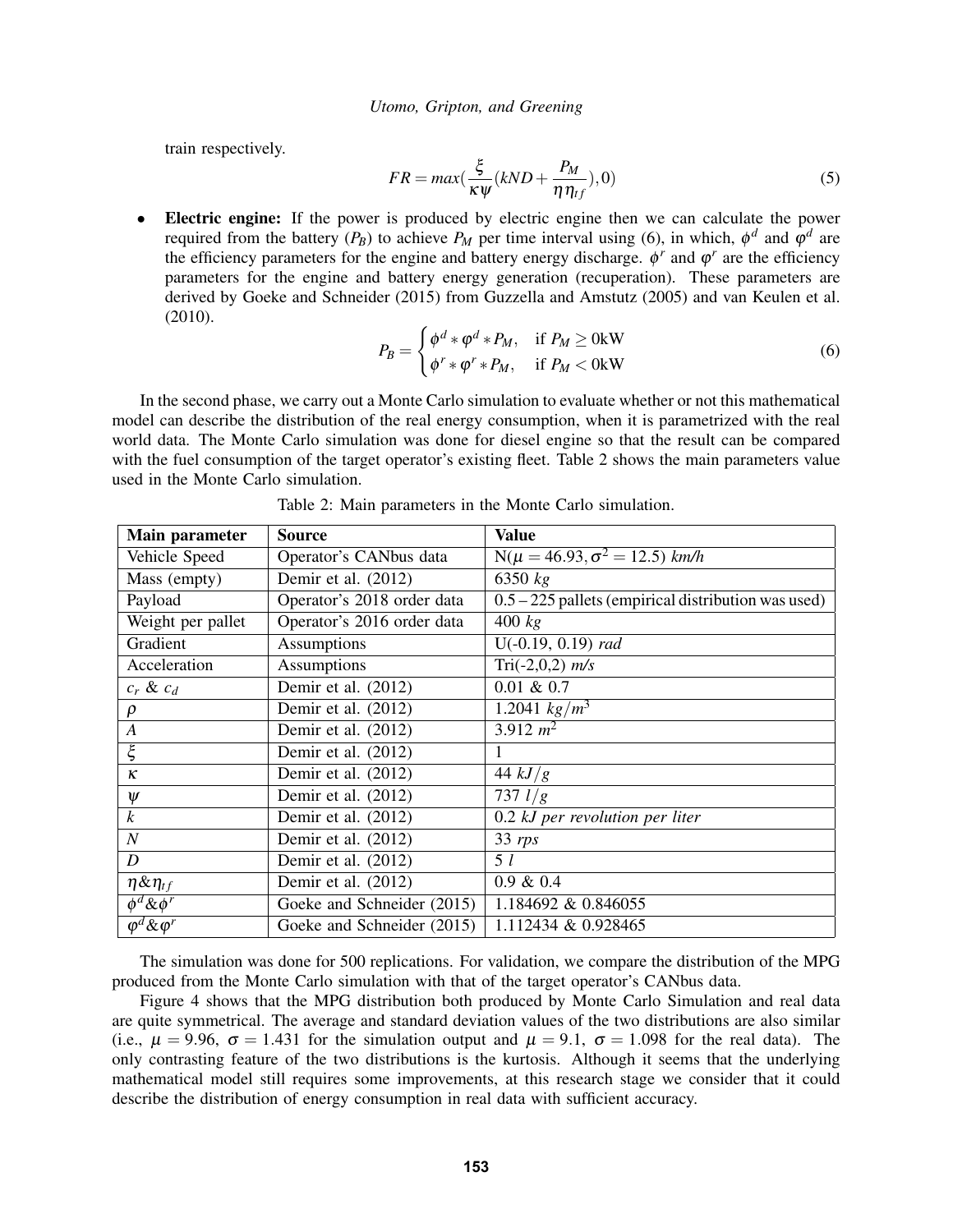*Utomo, Gripton, and Greening*



<span id="page-7-0"></span>Figure 4: Comparison between the MPG produced by Monte Carlo simulation and the real data.

We then develop a linear model to describe the relationship between the mechanical power required and the main parameters listed in [Table 2.](#page-6-0) Equation [\(7\)](#page-7-1) describes *P<sup>M</sup>* as a function of Total Mass (i.e., total of empty mass and payload) and the vehicle speed. Please note that even though the Monte Carlo simulation takes acceleration into account, we neglected this factor in [\(7\)](#page-7-1). This is because in the ABMS we assume that the vehicles are always traveling at constant speed. The  $R^2$  of [\(7\)](#page-7-1) is 58.9%. In the ABMS we use [\(7\)](#page-7-1) instead of [\(1\)](#page-5-1) to calculate the mechanical power required.

<span id="page-7-1"></span>
$$
P_M = 21.52 * Total Mass + 12849.91 * Vehicle Speed - 689572.20 \tag{7}
$$

### 3.3 Incorporating the Meta-Model into ABMS

In this section we integrate electric trailers into our ABMS. We assume that the target operator still operates diesel tractor units but replace the trailers they are using with electric trailers designed by one of our industrial partners. The trailer is equipped with electric engine and can independently produce propulsion to support the tractor unit. The battery capacity of the electric trailer is 170 *kWh*.

This electric trailer is still under development and hence we assume that it has the same payload capacity and weight as the ordinary trailers. How the energy consumption will be distributed between the tractor unit and the trailer in reality is also unknown. This is because generally trailer axles are not powered. Therefore, we assume that energy consumption will be distributed evenly (50% taken from the tractor unit and 50% taken from the trailer) as long as the energy in the trailer's battery is more than 20 % of its total capacity. Please note that to maintain its lifetime, the power in a battery pack may not be fully utilized, the best practice is to ensure that remaining power never falls below 20% of its capacity.

[Figure 5](#page-8-0) illustrates a process to calculate the amount of energy taken from the battery pack and the amount of diesel fuel consumed by a vehicle agent.

### 3.4 Validation of the Base ABMS

For validation, we ran our ABMS for 60 simulation days and the experiment was replicated 5 times. In these experiments we assume that the target operator operates diesel tractor units and ordinary trailers. [Table 3](#page-8-1) shows the comparison between our simulation's outputs to the target operator's order data in 2018. Please note that at the beginning of [section 3](#page-2-0) we mentioned that the order data does not tell us about the amount of fuel consumed by the vehicle. Hence the real energy consumption value in [Table 3](#page-8-1) was obtained using the mathematical model explained in [subsection 3.2.](#page-4-1)

The number of our experiment replications is quite small. This is because running an ABMS at national level is computationally expensive. With this small number of replications, the statistical power to carry out a hypothesis testing will be very low. However, descriptively we can observe that the operator agent in our ABMS carries out similar daily operations to the target operator. Therefore, it is reasonable to assume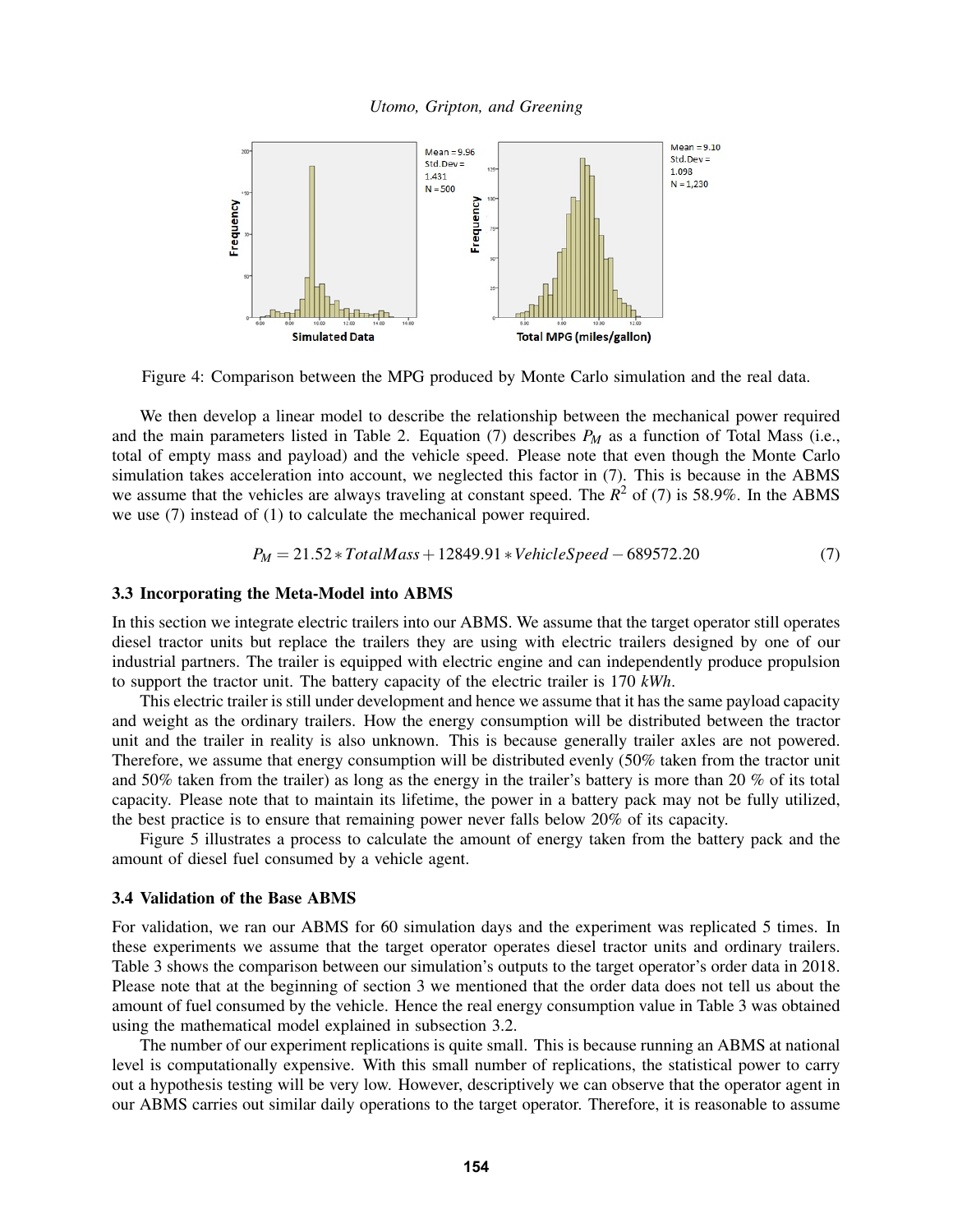

<span id="page-8-0"></span>Figure 5: Process to calculate the amount of energy taken from the battery pack and the amount of diesel fuel consumed.

that an intervention adopted by the operator agent, such as adoption of electric trailer, will influence the target operator in a similar manner.

### 3.5 Experimentation with the New Trailer Concept

In this section we carry out experiments to evaluate the benefits of electric trailers for the target operator. In the first scenario we assume that the target operator only operates ordinary trailers. In the second scenario we replace all trailers with electric trailers. Each scenario was run for 60 simulation days. The simulation's random seed value was controlled, so that each vehicle travels exactly the journey in each scenario. Controlling the random seed is also beneficial in improving the reproducibility of our experiments (i.e., when the same random seed is used, the same program will produce the same outputs if it is given the same set of inputs).

The outputs from the two scenarios are then compared using the t-test for non independence of samples. The null hypothesis being tested is that the average MPG of the diesel fleet is equal to the average MPG

| <b>Output Variables</b>      | <b>Simulation</b> | <b>Simulation</b> | Real<br><b>Data</b> | Real<br>Data   |
|------------------------------|-------------------|-------------------|---------------------|----------------|
|                              | Average           | <b>Std.Dev</b>    | Average             | <b>Std.Dev</b> |
| Ambient pallets per order    | 23.31             | 15.58             | 23.08               | 6.86           |
| Cold pallets per order       | 5.36              | 8.13              | 5.62                | 7.36           |
| Frozen pallets per order     | 12.4              | 7.9               | 8.41                | 9.75           |
| Total Km travelled per route | 462.22            | 2.28              | 392.73              | 0.63           |
| Number of drops per route    | 3.54              | 2.42              | 3.51                | 4.82           |
| Travel Time per route        | 7.7               | 5.67              | 7.17                | 6.35           |
| Energy consumption (MPG)     | 7.33              | 4.25              | 8.47                | 2.05           |

<span id="page-8-1"></span>Table 3: Comparison between the base model outputs to the real data.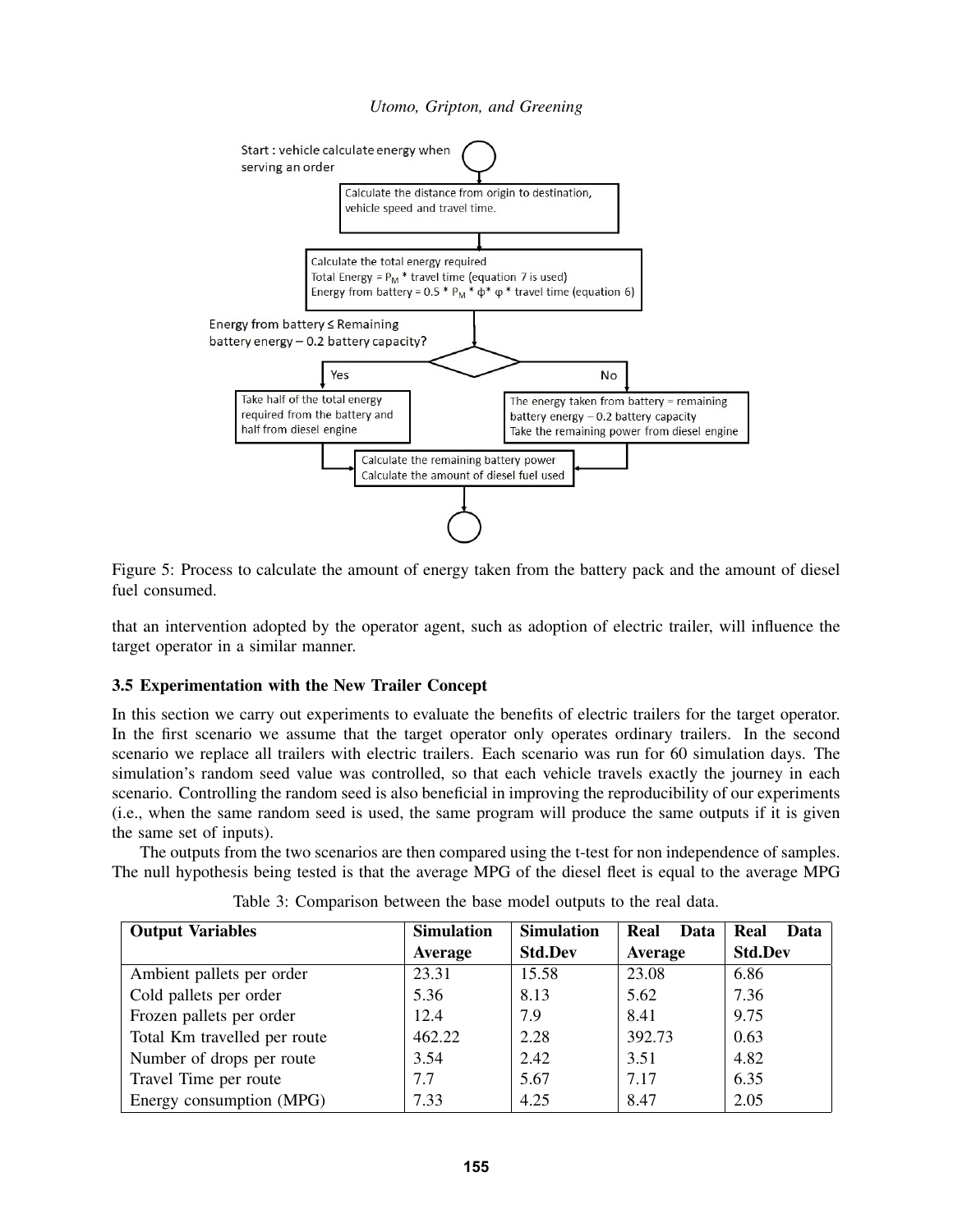of the electric trailer fleet. The last row of [Table 4](#page-9-0) shows the p-value from this hypothesis testing. The p-value indicates that the use of electric trailers can lead to a significant fuel savings for the target operator. However, [Table 4](#page-9-0) also shows that the variance in electric trailers scenario is very high. This is because when the journey is very long, the vehicle travels by mainly using the diesel engine and produce lower MPG value. Conversely, if the journey is very short, then the saving from electric engine is very high. Hence there is an indication that the uncertainty in energy consumption can be very high when implementing electric trailers.

In addition, this result must also be treated with caution. Firstly, we did not consider the efficiency of diesel (60%) and electric (90%) power trains (and their combination). Therefore, even though the vehicle uses an electric trailer, when the journey is very long and the vehicle must depend on the diesel engine, the amount of fuel consumed can be far greater than the results presented here. Secondly, we only consider the benefits of electric trailers in terms of saving in the diesel fuel consumption (assuming that the electricity is free). To completely evaluate the benefits of electric trailers we must also take into account the costs associated with the electricity.

| <b>Parameter</b>    | <b>Existing Diesel Fleet</b> | <b>Electric Trailer Fleet</b> |
|---------------------|------------------------------|-------------------------------|
| Mean                | 7.16                         | 19.75                         |
| Variance            | 18.3                         | 164,051                       |
| <b>Observations</b> | 20,659                       | 20,659                        |
| p-value (two tail)  | 7.98E-06                     |                               |

<span id="page-9-0"></span>Table 4: MPG comparison between the existing diesel fleet and electric trailer fleet.

# 4 CONCLUSIONS, LIMITATIONS AND FURTHER RESEARCH

# 4.1 Conclusions

In this study we have proposed an empirical ABMS of long haul logistics operations, and we have used it to evaluate the potential benefit of incorporating electric trailers.

Modeling vehicle energy consumption with sufficient accuracy is very important because long haul operations can be very energy intensive. However, this should not significantly increase the time needed to run the simulation. We overcome this challenge by adopting a meta-modeling approach. Our ABMS validation shows that descriptively this approach can produce outputs that mimic the target operator's daily operations. Subsequently, we introduce electric trailers into our ABMS. Our experiment shows that the use of electric trailers is very beneficial in reducing the amount of fuel consumed by the target operator.

Although this paper only presents the initial results from our study, it still has some merits and novelties. This study addresses the following shortcomings in the current research base:

- The applications of ABMS for long haul logistics operations at a national level, not to mention those that also consider an electric vehicle, are very limited in the literature.
- Most of the previous ABMS studies used a static average value (e.g., average miles per gallon, or average KWh per km) when calculating the energy consumed during the vehicle movement.
- Our approach in incorporating energy consumption model is also suitable for ABMS that aims at modeling other types of private or commercial vehicles, as well as electric and internal combustion engines.

# 4.2 Limitations and Further Research

There are still many limitations in the study presented in this paper. The first limitation is related to the meta-modeling of the vehicle energy consumption. We are currently neglecting the acceleration and braking factors. The CANbus data obtained from the target operator does include the count of acceleration and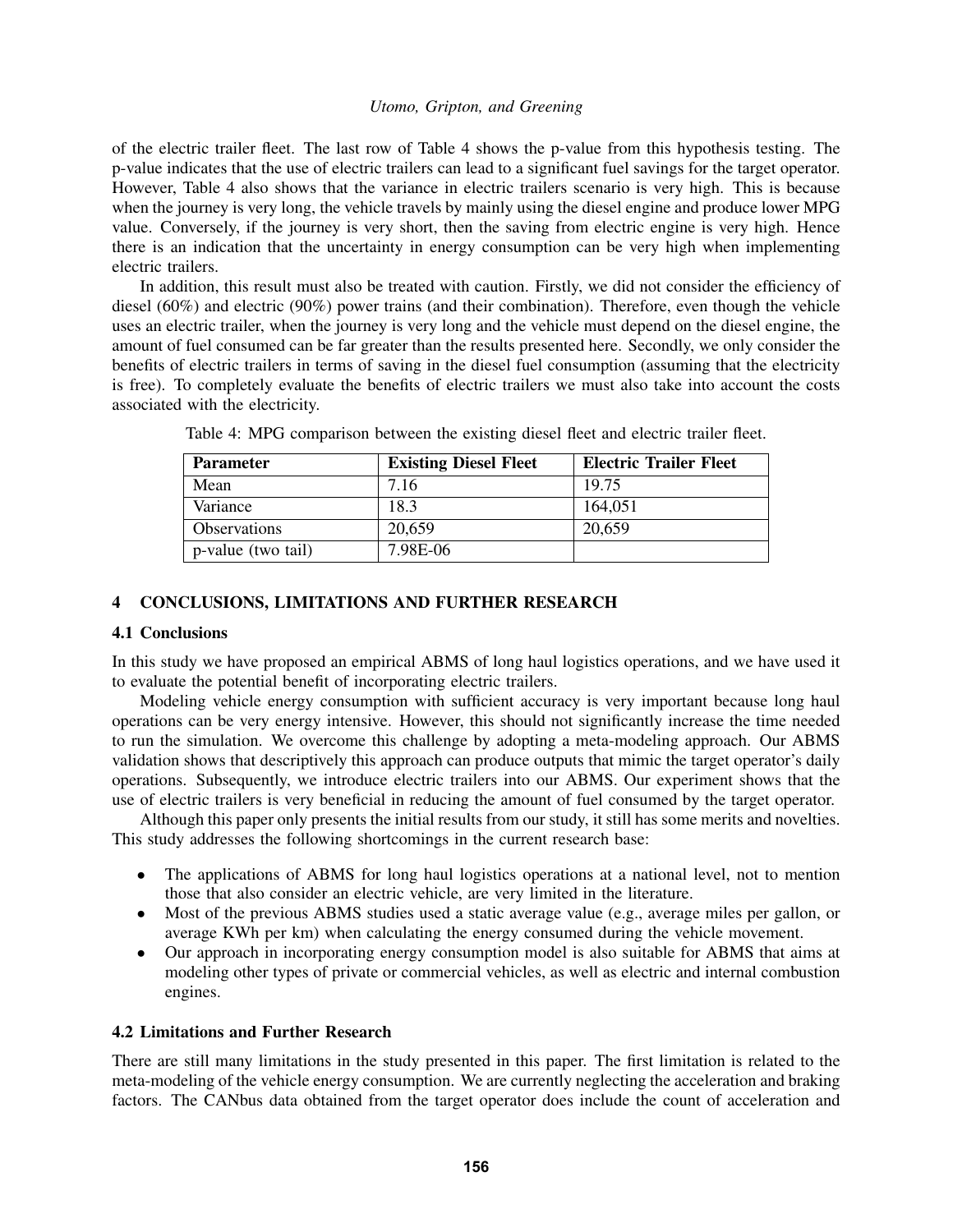braking events that occurred along the vehicle journeys. However, it is still a challenge to identify how to accurately translate this information into the actual magnitude of acceleration and braking (in  $m/s^2$ ) required for the model. In terms of changes in vehicle speed, we are currently investigating how to incorporate congestion models into our ABMS. Congestion can affect the number of acceleration and braking events that happen to the vehicle, and subsequently affects the amount of energy used in the operation.

We are also integrating more advanced innovations in the field of logistics in our ABMS. The first innovation is that of the Electronic Road System (ERS). This innovation enables the vehicle to travel by using grid-provided power along strategic routes (e.g. overhead catenary or an embedded rail in the carriageway). The vehicle can then switch to battery when it exits the electrified section. This innovation may significantly increase the electric miles of the vehicle. The second innovation, known as the "pony express" system, sees the vehicle travel from one charging point to another, dropping the trailer it is carrying to be charged at each charging point, and picking up a new pre-charged trailer for the next leg. This innovation requires us to efficiently locate the charging points, schedule the use of each charging point and synchronize the vehicle journeys. Both innovations may potentially reduce the uncertainty when implementing electric trailers.

To evaluate the benefits of these new innovations, we must analyze trade-offs between, for example, savings in diesel fuel consumption, time penalties because the vehicle having to travel from one charging point to another, and reduction in the amount of payload due to the battery size. Answering this question is very challenging because to produce robust answers we must have a model that is sufficiently accurate and can be efficiently used to explore a vast solution space. The approach proposed in this paper is one of our efforts to achieve this goal. Our other efforts are, firstly, we are also developing a specialized modeling platform that can handle a large scale ABMS efficiently, and secondly we are developing design of experiments that can efficiently produce robust solutions.

### **REFERENCES**

- <span id="page-10-3"></span>Baindur, D., and J. M. Viegas. 2011. "An Agent Based Model Concept for Assessing Modal Share in Inter-Regional Freight Transport Markets". *Journal of Transport Geography* 19(6):1093–1105.
- <span id="page-10-12"></span>Balakrishnan, N. 1993. "Simple Heuristics for the Vehicle Routeing Problem with Soft Time Windows". *Journal of the Operational Research Society* 44(3):279–287.
- <span id="page-10-10"></span>Bektaş, T., and G. Laporte. 2011. "The Pollution-Routing Problem". *Transportation Research Part B: Methodological* 45(8):1232– 1250.
- <span id="page-10-8"></span>Brown, M. 2013. "Catching the PHEVer: Simulating Electric Vehicle Diffusion with An Agent-Based Mixed Logit Model Of Vehicle Choice". *Journal of Artificial Societies and Social Simulation* 16(2):5.
- <span id="page-10-4"></span>Burgholzer, W., G. Bauer, M. Posset, and W. Jammernegg. 2013. "Analysing the Impact of Disruptions in Intermodal Transport Networks: A Micro Simulation-Based Model". *Decision Support Systems* 54(4):1580–1586.
- <span id="page-10-2"></span>Crainic, T. G., G. Perboli, and M. Rosano. 2018. "Simulation of Intermodal Freight Transportation Systems: A Taxonomy". *European Journal of Operational Research* 270(2):401–418.
- <span id="page-10-13"></span>Demir, E., T. Bektas, and G. Laporte. 2012. "An Adaptive Large Neighborhood Search Heuristic for the Pollution-Routing Problem". *European Journal of Operational Research* 223(2):346–359.
- <span id="page-10-0"></span>DfT 2017. "Freight Carbon Review 2017". Technical report, Department for Transport, London, UK.
- <span id="page-10-9"></span>Eppstein, M. J., D. K. Grover, J. S. Marshall, and D. M. Rizzo. 2011. "An Agent-Based Model to Study Market Penetration of Plug-In Hybrid Electric Vehicles". *Energy Policy* 39(6):3789–3802.
- <span id="page-10-11"></span>Geofabrik. 2019. "OpenStreetMap Data Extracts". [http://download.geofabrik.de/,](http://download.geofabrik.de/) accessed 4th April 2019.
- <span id="page-10-1"></span>Goeke, D., and M. Schneider. 2015. "Routing a Mixed Fleet of Electric and Conventional Vehicles". *European Journal of Operational Research* 245(1):81–99.
- <span id="page-10-14"></span>Guzzella, L., and A. Amstutz. 2005. *The QSS Toolbox Manual*. Institut für Mess-und Regeltechnik, Eidgenössische Technische Hochschule Zürich. Zürich. [https://issuu.com/d3dhemmer/docs/qss](https://issuu.com/d3dhemmer/docs/qss_tb_manual)\_tb\_manual, accessed  $7<sup>th</sup>$  May 2020.
- <span id="page-10-5"></span>Holmgren, J., P. Davidsson, J. A. Persson, and L. Ramstedt. 2012. "TAPAS: A Multi-Agent-Based Model for Simulation of Transport Chains". *Simulation Modelling Practice and Theory* 23:1–18.
- <span id="page-10-6"></span>Joubert, J. W., P. J. Fourie, and K. W. Axhausen. 2010. "Large-Scale Agent-Based Combined Traffic Simulation of Private Cars and Commercial Vehicles". *Transportation Research Record* 2168(1):24–32.
- <span id="page-10-7"></span>Liedtke, G. 2009. "Principles of Micro-Behavior Commodity Transport Modeling". *Transportation Research Part E: Logistics and Transportation Review* 45(5):795–809.